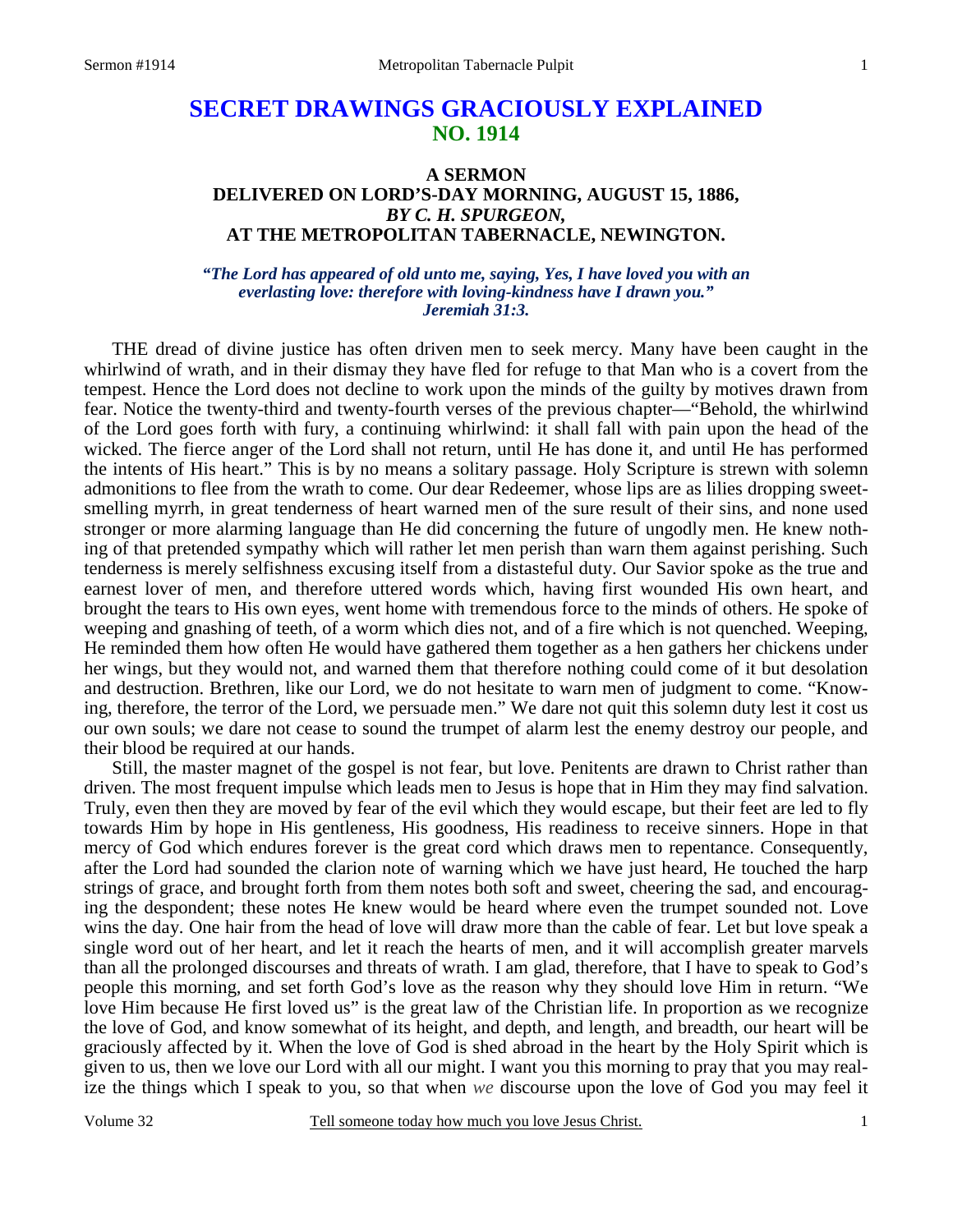glowing in your own souls. Oh, that His love, like coals of juniper, may burn in our hearts! With their vehement flame may they consume our hearts with a heavenly passion, till all our nature ascends to heaven like clouds of incense from the golden altar! May our God and Father speak within each one of us, and say, "Yes, I have loved you with an everlasting love: therefore with loving-kindness have I drawn you!"

**I.** Our first observation will run on this wise—GOD'S DEALINGS WITH US ARE NEVER UN-DERSTOOD TILL HE HIMSELF APPEARS TO US. He must speak, or we cannot interpret His acts. "The Lord has appeared of old unto me, saying, Yes, I have loved you with an everlasting love: therefore with loving-kindness have I drawn you." The Lord had been drawing these people, but they did not know it. God had been loving them with an everlasting love, but they did not recognize it. Nor could they know or recognize His loving-kindness till the Lord Himself visited them in person, and removed the scales from their eyes. God is His own interpreter. His providence and grace reveal Him, but still more does He Himself explain and reveal His providence and grace. Though all things in the field and the garden show what the sun does, yet none of these "fruits put forth by the sun" can be perceived till the sun himself reveals them.

 For first, *man is not in a condition to perceive God till God reveals Himself to him*. By nature, brethren, we are blind Godward; yes, deaf, and in all ways *insensible* towards the great Spirit. By nature we are dead to the presence of the Lord. Naturally man is an atheist. When the "Essays and Reviews" made a great deal of stir, an experienced preacher said concerning them, "'Essays and Reviews' do not trouble me, nor any of the nostrums of modern doubt, for my heart is a deviser of worse things than 'Essays and Reviews,' my evil heart is a fountain of atheism." Brethren, worse difficulties have occurred to us than any that have ever been penned by the most notorious infidels. By nature we are as the fool who said in his heart, "There is no God." Our carnal mind is enmity against God, and consequently it would be rid of Him if it could. We have need to pray, and we do pray, "Save me from an atheistic heart, which hates the Trinity." Man, therefore, living in alienation from God, does not trace the inward drawings of divine love up to their source; he regards them as common things, and treads them out as sparks from an earthly fire. Though God may be sweetly influencing the man to something better, and higher, and nobler than sin, and self, and the world, yet he does not perceive the divine working. The Lord said of Cyrus, "I girded you, though you have not known Me," and even so may He say of many an unconverted man, "I warned you, and awakened you, and drew you when you were not aware of Me."

 Besides this, my brethren, we are so *selfish* that, when God is drawing us to Himself, we are too much absorbed in our own things to notice the hand which is at work upon us. We crave the world, we sigh for human approval, we seek ease and comfort, we desire above all things to indulge our pride with the vain notion of self-righteousness, and therefore, we look not after God. Rather do we cry with Pharaoh "Who is the Lord, that I should obey His voice?" God may draw long before we will budge an inch away from those gods which our own selfishness has set up. Young Samuel answered to the call of Jehovah at midnight, but with us there is neither hearing nor answering. How can we see God while our eyes are blinded with self?

While we are *carnal*, sold under sin, our heart is dead to the movements of God's grace. Only a spiritual mind can discern spiritual things, and as we are not spiritual, we remain insensible to the divine drawing. I know this was the case with me, and I speak therefore with a humbling experience clear in my memory, for many a day the Lord drew me, but I did not know Him; the Lord worked upon my heart, but I did not perceive Him. Alas for the insensibility which even gospel influences cannot remove! The Lord must appear to each one of us, or we shall remain ignorant of His ways.

 Moreover, dear friends, God must explain His dealings to us by revealing Himself to us, because *those ways are in themselves frequently mysterious*. Take Israel, for instance. The Lord moved Pharaoh to treat Israel with great severity, and to make them serve with rigor. They made bricks without straw, and the tally of bricks was doubled, till they cried by reason of their taskmasters. How was Israel to perceive that Jehovah was at the back of all this? Yet the Lord was thus accomplishing His design of bringing His chosen out of Egypt. The most difficult thing was not for Pharaoh to be compelled to let Israel go, but to bring the people into such a state that they would be willing to quit the fertile land. They lived in plenty in the land of Goshen, and did eat of the leeks, and the garlic, and the onions of Egypt, and had they been let alone, they would have had no wish to go forth to Canaan. They would have been satisfied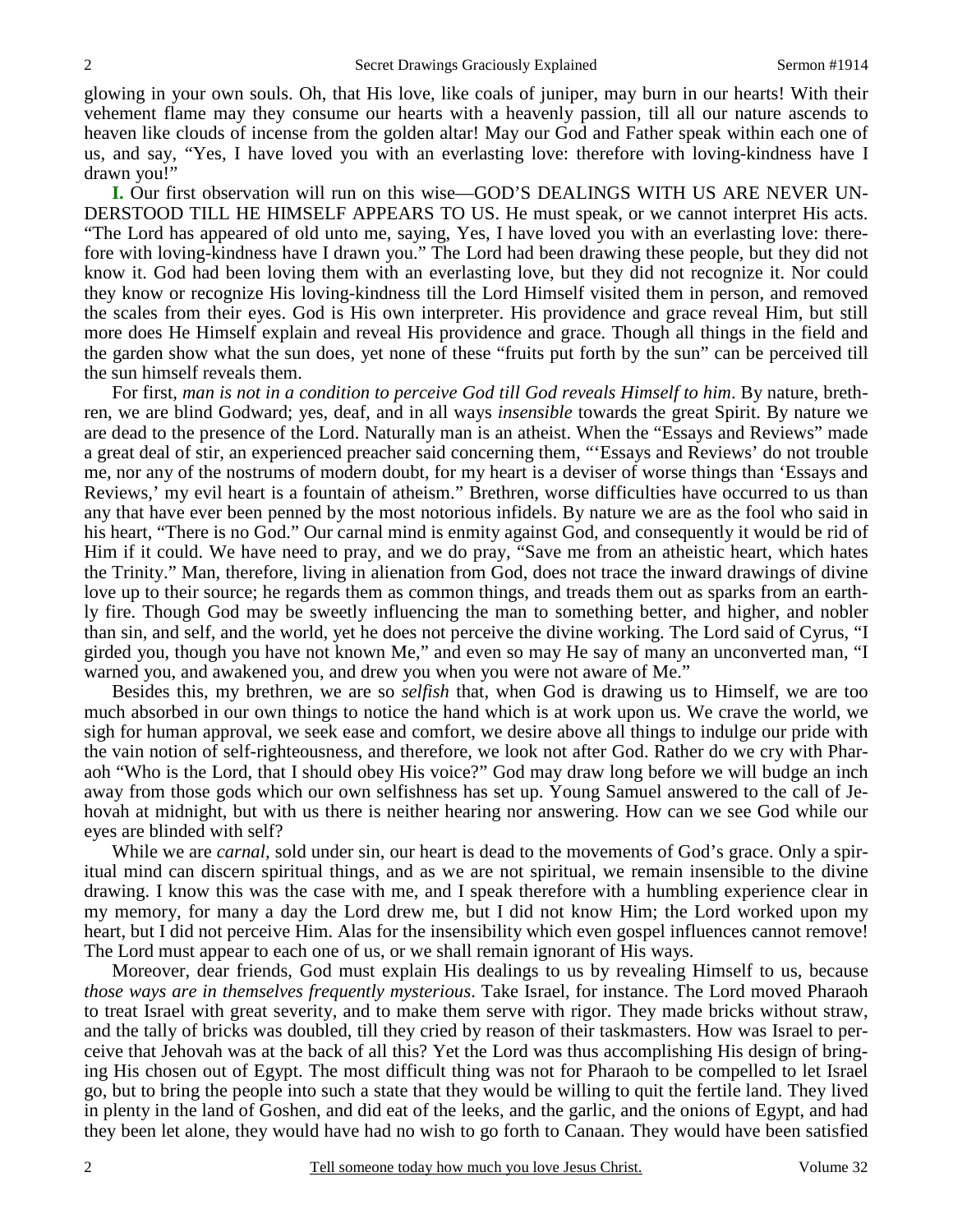to become Egyptians had they always been treated as they were treated at the first. How were the Israelites to understand, till God explained it, that this rough usage on the part of Pharaoh was to wean them from Egypt, and make them willing to go out even into a desert that they might escape from the tyrant? When Pharaoh began to kill their first-born, when he refused to let them go for a few days to offer sacrifice, and oppressed them more and more, how were they to know that this was a part of the plan of Jehovah who had loved them with an everlasting love? Even after He had smitten Pharaoh with all His plagues, and Egypt was glad when they departed, how could they comprehend why God led them down to the brink of the Red Sea? Between Migdol and the sea, over against Baalzephon, the host was made to encamp, even in a place from which there was no escape from their cruel foes, whose chariots they heard rattling behind them. How were they to know that the Lord had His way in the sea, and His path in the mighty waters? How could they guess that He meant to bring Egypt down into the depth of the sea, and there to crush the dragon with so heavy a blow that, through the forty years of Israel's sojourn in the wilderness, upon the Egyptian border, the nation should never be troubled by its old taskmaster? With a high hand, and an outstretched arm, the Lord brought forth His people, but they understood not His wonders in Egypt till He appeared to them, and said, "I am the Lord your God, which has brought you out of the land of Egypt, out of the house of bondage." God's dealings with His chosen are often so mysterious that they cannot know them till they know Himself.

 So it is when the Lord works eternal life in the soul. He does not usually begin by giving the man light, and peace, and comfort. No, but He sorely plagues him with "darkness that might be felt." He makes sweet sin to become bitter; He pours gall into the fountains of his carnal life till the man begins to be weary of the things which once contented him. Full often the Lord fits the arrows of conviction to the string, and shoots again, and again, and again, till the soul is wounded in a thousand places, and is ready to bleed to death. The Lord kills before He makes alive. Is this the Lord's way of dealing with men? It is even so; it is the way of His loving-kindness and tender mercy. But I say again, how could we expect unspiritual men to see the hand of the Lord in all this? The awakened man sees more of anger than of loving-kindness in his griefs, and the idea of everlasting love never enters his imagination. That God is drawing him with bands of love, and cords of a man, is a truth of which he has no inkling. God must reveal Himself to the man, or else he will not discover the hand of the Lord in the anguish of his spirit.

*This appearance of the Lord must be personal*. "The Lord has appeared of old unto *me."* I do not think any man knows the Lord by merely reading Scripture, nor by being convinced in his judgment of the truth of the gospel. There is a special manifestation of the Lord unto the conscience, and the heart, and the soul of every man who is indeed taught of God. A personal revelation by the Holy Spirit is needed to bring home to us the revelation of the Book. The result of it is conversion, or the new birth, and this is always effected by the Spirit of God. True knowledge of God is always a divine operation, not worked at second-hand by instrumentality, but worked by the right hand of the Lord Himself. "No man can come to Me," says Christ, "except the Father which has sent Me draw him," and no man understands those drawings except the same Father shall come to him, and manifest Himself to him. I do not ask the children of God whether they understand this, for I know they do. You can, many of you, say, "The Lord has appeared unto me." Not that you have heard a voice, nor seen a great light, as Saul did on the way to Damascus, but as vividly to your inward eye has God appeared as the great light appeared to Saul's outward eye, and as potently to your secret ear has God spoken as that voice spoke to Saul's outward ear. God has drawn near to us, and His visitations have new-created us. Till we know the Lord by personal revelation, we cannot read His handwriting upon our hearts, or discern His dealings with us.

*This appearance needs to be repeated*. The text may be read as a complaint on the part of Israel. Israel says, "The Lord has appeared *of old* unto me"—as much as to say, "He has not appeared to me lately." Of old he was seen by brook, and bush, and sea, and rock; when Jacob met Him at Jabbok, and Moses in the wilderness at the burning bush, but now His visits are few and far between. "The Lord has appeared of old unto me." Oh, that He would appear now! I pray at this time that those of you who are mourning after that fashion may be able to rise out of it. It is not the Lord's desire that He should be as a stranger in the land, or as a wayfaring man that tarries but for a night. He is willing to abide with us. His delights are with the sons of men. Let us not forget the time when He did of old appear to us—I mean for the first time. It must be more than thirty-six years since the Lord first appeared unto me, and I beheld Him by the eye of faith. How vile was I in my own sight, and how glorious was He in my eyes!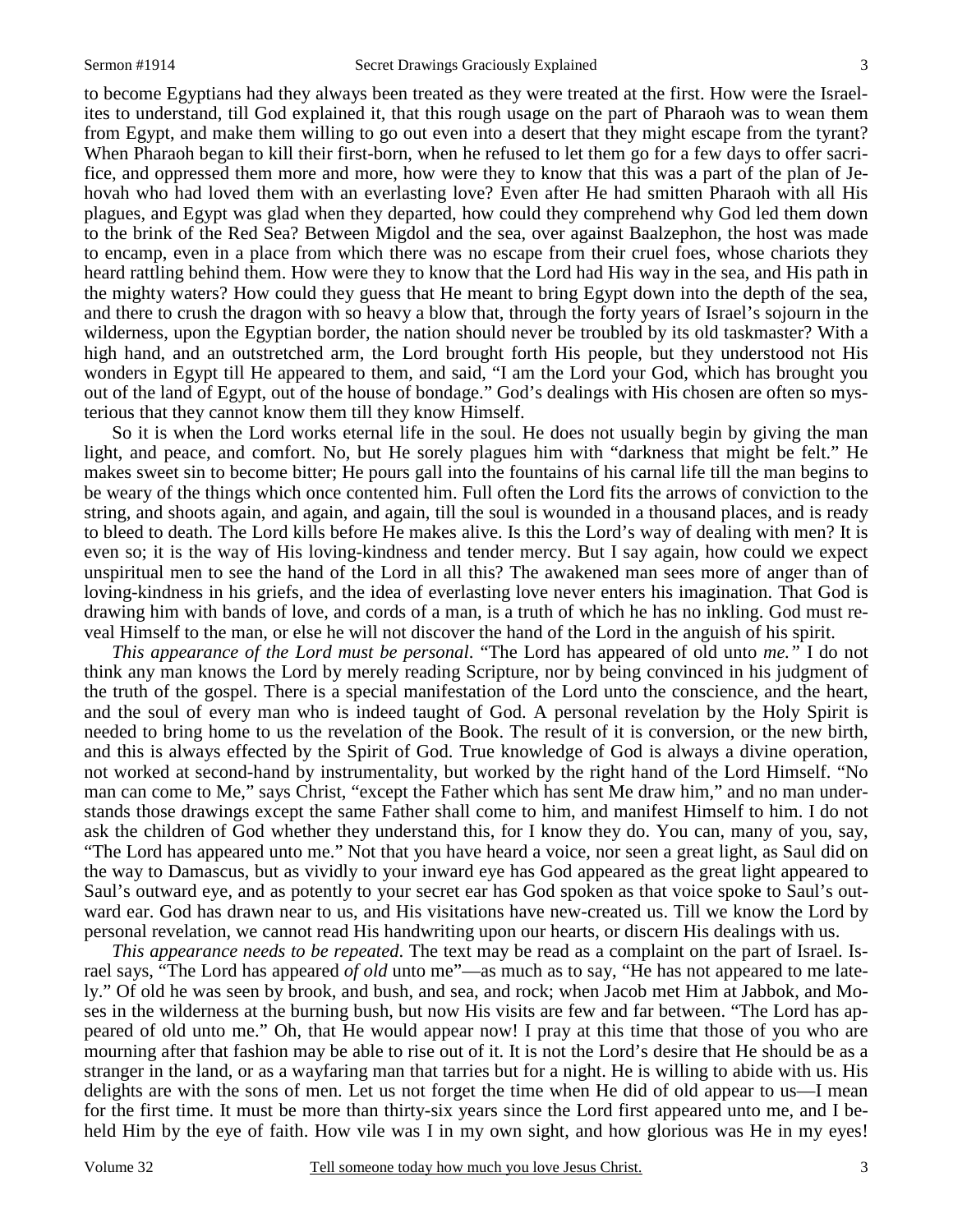How my heart melted when I saw Him bleeding on the tree for me! How all my passions burned and glowed with heavenly ardor as I understood that He loved me, and gave Himself for me! Then His name, His word, His day, His people, was all precious in my sight. That was of old, but I do earnestly remember it still. It is very sweet to look back upon the time of our espousals, but it will become a bitter retrospect if we do not again and again behold our Lord. It is woe to have seen the sun if one is now shut up in a dark dungeon. O brothers, do not let us be satisfied with old appearances; let us cry to our Beloved, "O Lord, manifest Yourself anew to me! O You that hides Yourself, appear unto me! Look through the lattices, and let Your face be seen again!" He that condescended to show Himself to you of old will again reveal His love. What Jesus has done, He will still do. Once you walked by the way, and your heart burned within you because Jesus spoke with you; He has said, "I will come again." Do you not recollect how, in the very pew in which you are now sitting, you felt as if you could hardly keep your seat, you wanted to cry, "Hallelujah!" for joy of heart. Recall those happy periods, but only recall them with this resolve, "I will behold my Lord again. I will again delight myself in Him." Do not let the text be the epitaph of a long-ago appearance, but let it be the dawning of a new day whose sun shall no more go down.

*This appearance is ever an act of mighty grace*. The text might be read, "The Lord appeared *from afar* to me." So He did at first. What a great way off we were from God, but behold the Beloved came, like a roe or a young hart, leaping over the mountains, skipping upon the hills! He came to us in boundless love when we lay at death's dark door, the fast-bound slaves of hell. Brethren, He can and will come again. If He came to us from far, He will surely come again now that He has made us near. Expect Him to come to you all of a sudden. While I am yet speaking, pray that, before you are aware, your soul may be like the chariots of Amminadib. Pray for the immediate revelation of God Himself to your spirit in a way of joy and transport that shall set your soul in rapid motion towards the Lord. Should the Lord return to you in gracious manifestation, take care that you do not lose Him again. If the bridegroom deigns to visit you, hold Him fast. If you once see the splendor of His love, do not close your eyes to it again, but gaze on till you behold Him face to face in glory. Be this your prayer, "Abide with me." Be not satisfied till, like Enoch, you always walk with God. But to this end God must appear to His people.

**II.** Secondly, when the Lord does so appear, WE THEN PERCEIVE THAT HE HAS BEEN DEAL-ING WITH US. "The Lord has appeared of old unto me, saying, Yes, I have loved you with an everlasting love: *therefore with loving-kindness have I drawn you*." What exceeding love the Lord showed to us before we knew Him! Let us now look back and remember the love of *long-suffering,* which spared us when we delighted in sin. The Lord did not cut us off in our unbelief; therein is love. Some read this text, "therefore in loving-kindness have I respited you," or "therefore have I drawn out My lovingkindness unto you," as if God stretched His loving-kindness while we were stretching out our sinfulness, and continued, year after year, to bear with us though we continued in wanton rebellion against Him—

# *"Determined to save, He watched over my path*

# *When, Satan's blind slave, I sported with death."*

Think of sparing mercy now that you are able to see it because the Lord has appeared unto you.

 The next admirable discovery is the Lord's *restraining grace*. We now see that the Lord held us back from plunging into the deepest abysses of sin. He would not let us commit crimes by which we might have ended our lives before conversion. He kept us back from sins which might have linked us in sad connections, and led us into such circumstances that we never might have been brought to hear His word, or seek His face at all. Since the Lord has appeared to me, He has made me see His restraining hand where once I saw nothing but the cruel disappointment of my hopes. Blessed be God for those crooks in my lot which kept me from poisonous pleasures!

 So, too, we now see the *preparations of grace*, the plowing of our hearts by sorrow, the sowing of them by discipline, the harrowing of them by pain, the watering of them by the rain of favor, the breaking up of them by the frosts of adversity. These were not actually grace, but they opened the door for grace. We now see how in a thousand ways the Lord was drawing us when we knew Him not.

 The text chiefly dwells upon *drawings*. I beg you to refresh your memories by recollecting the drawings of the Lord towards you while you were yet ungodly. They began very early with some of us, even as little children we had great tenderness of conscience, and many movements of the Spirit which would not let us sin as others did. Often when we had done wrong, we went to our little beds, and cried our-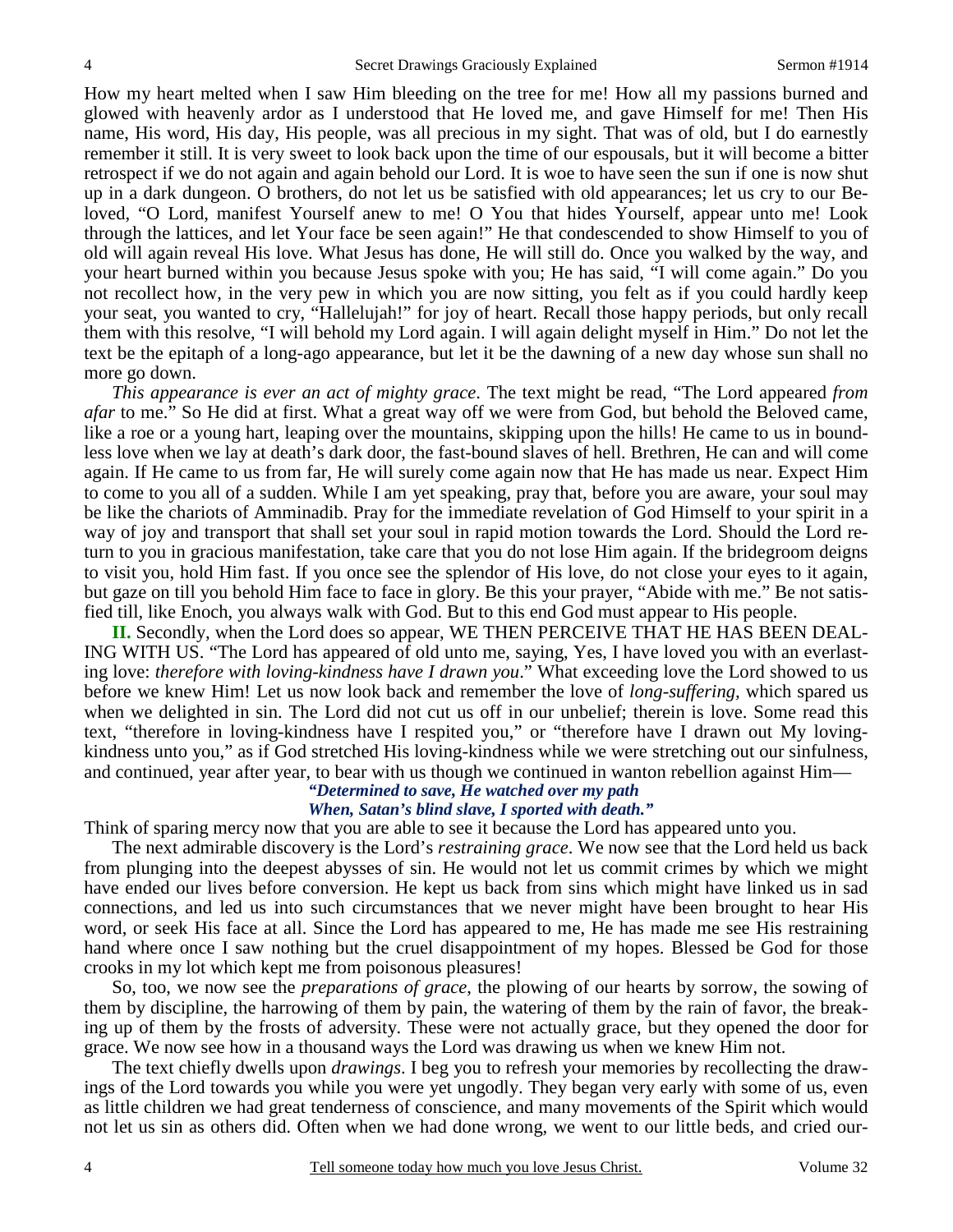selves to sleep under a sense of sin, a fear of punishment, and a longing for mercy. Those drawings were continuous with some of us; we can hardly remember when we were without holy impulses, though we did not yield to them. When we left the parental roof, those drawings followed us to our first employment. Do you remember them? Before you knew the Lord Jesus, His Holy Spirit strove with you. You went into great sin, some of you, but the Lord continued to follow you. Even in your dreams He did not leave you. They were a way which the Lord had of getting at you, you hardened yourself against Him when you were awake, but when you fell asleep He scared you with visions, and made you think of judgment to come.

 Often these were very gentle drawings, they were not such forces as would move an ox or a donkey, but such as were meant for tender spirits, yet sometimes they tugged at you very hard, and almost overcame you. Drawing supposes a kind of resistance, or, at any rate, inertness, and truly, we did not stir of ourselves, but needed to be persuaded and entreated. Some of you will recollect how the Holy Spirit drew you many times before you came to Him. Remember those thundering sermons which sent you home to your knees, those deep impressions which you could not shake off for a week or two, those depressions of spirit and horrors of darkness out of which you could not readily rise. The Lord surrounded you as a fish is surrounded with a net, and though you labored to escape you could not, but were drawn more and more within the meshes of mercy.

 There are times with men, before conversion, when a sort of softness steals over them, when they feel as if they could not hold out much longer against appeals so reasonable and so gracious. A mother's prayers come up, perhaps her dying words are heard again, or the death of a little child touches the parent's heart as nothing else has done. The man is under holy influences, he knows not how; there are angels in the air around him, though there are devils in the heart within him. The man cannot be at peace in sin, he is restless till he finds rest in Jesus. It is the Lord drawing all the while, and after the Lord has appeared to us we see it to be so.

 Do you remember when at last the Holy Spirit drew you over the line, when at last, without violating your free will He conquered it by forces proper to the mind? Blessed day! You were made a willing captive to your Lord, led in silken fetters at His chariot wheels, a glad prisoner to almighty love, set free from sin and Satan, made to be unto your Lord a life long servant. He drew you. You did not know much about it then, but you see it now.

 After I had found grace and salvation a little time elapsed before I had surveyed the work of the Lord upon me, and when I did so, I learned much. Sitting down one day, I meditated upon where I was, and what I was. I said to myself, "I have believed in Jesus Christ, and I have passed from death unto life. To God be praise!" Then my train of thought ran thus, "How have I come to be in this condition? Did I make this change in myself? No. Must I praise my own free will? No. Was there originally in me some betterness which led me to Christ, while my companions have not come?" I dared not say so and therefore I perceived that the difference was made by the sovereign grace of God. I do not know whereabouts in theology I might have wandered otherwise, but those reflections made me a Calvinist, that is to say, one who traces salvation to the Lord alone. I saw that my salvation was of the Lord from first to last, and I have never had a doubt about the matter since. It is no wish of mine to preach salvation by the will of man, or by the will of the flesh, but salvation all of grace, from beginning to end, according to the eternal purpose which the Lord purposed in Christ Jesus before the world was. It did not need any intricate reasoning to land me on the rock of free grace doctrine. If the Lord saved me, then He intended to save me; He did not do so by accident or inadvertence. Then if He once intended to save me, there could be no reason why that intention should begin at any one moment; He must have purposed to save me from all eternity. God has His plan and purpose, and what He actually does must have been known to Him, and purposed by Him from of old. Then I saw, as in a glass, the ways of God towards me, but it was not till the Lord Himself had appeared unto me that I had this conception of His ways. He Himself, by His Spirit, expounded to me the whole system after this fashion, "I have loved you with an everlasting love: therefore with loving-kindness have I drawn you." We understand the drawings of the Lord after we have seen the Lord Himself, but not till then.

**III.** Then we proceed a step further, and WE PERCEIVE THAT LOVING-KINDNESS WAS THE DRAWING FORCE, "therefore *with loving-kindness* have I drawn you." At first we think God has dealt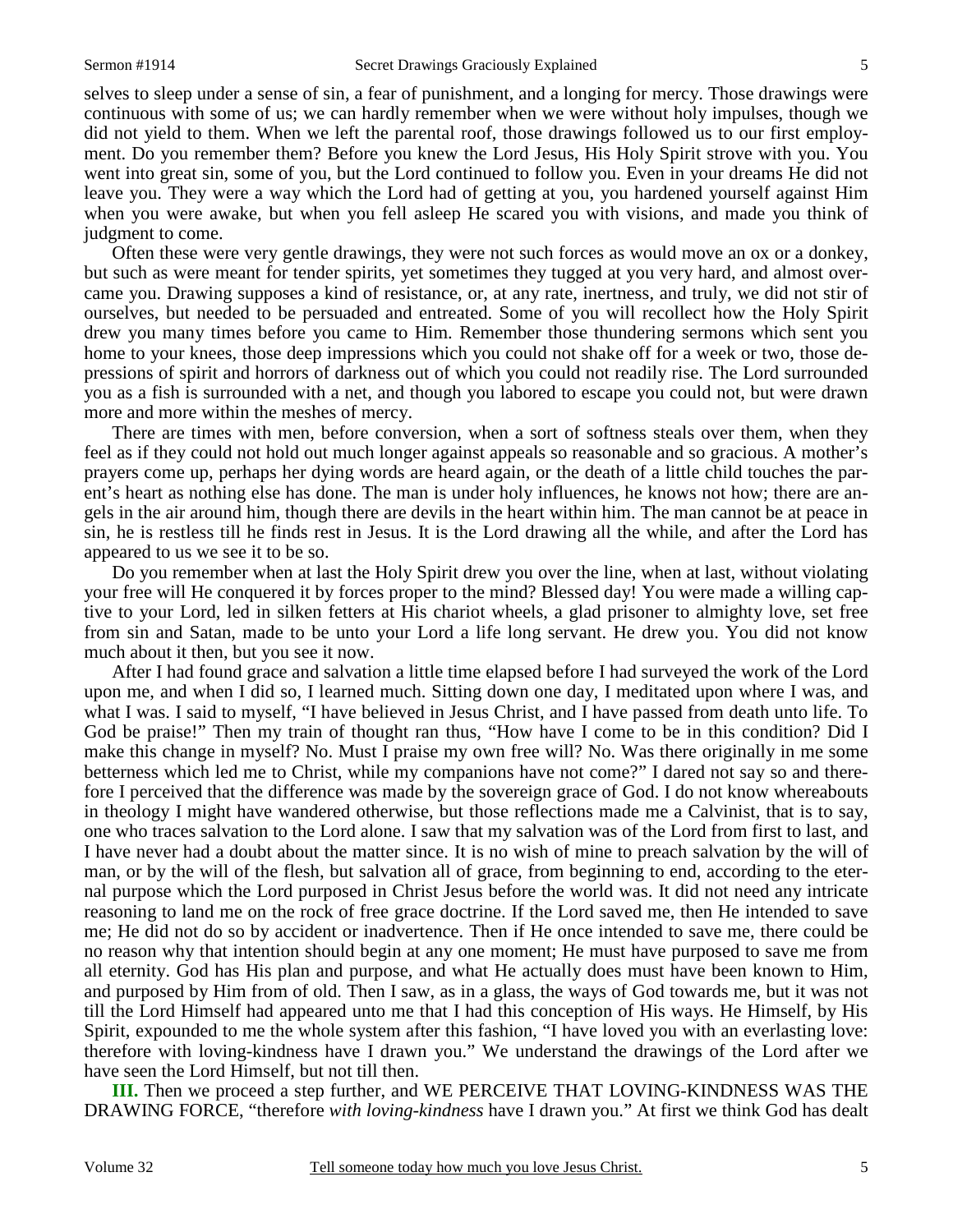sternly with us, but in His light we see light, and we perceive that the drawing power, which has brought us to receive mercy, is the divine loving-kindness. Love is the attractive force.

 What multitudes of persons have been drawn to the Lord first by His loving-kindness in *the gift of His dear Son!* Perhaps there is no greater soul-saving text in the Bible than this, "God so loved the world that He gave His only begotten Son, that whoever believes in Him should not perish, but have everlasting life." I must have conversed with more than a hundred persons who have found the Lord through this blessed verse. I am speaking very moderately, for I think I might say that I have known several hundreds who have been guided into liberty by this polestar text. What a drawing there is in the fact that God gave His Son to redeem the guilty! Jesus died for the lost world, and men believing in Him shall not perish, but have everlasting life. This is the master magnet, "I, if I am lifted up from the earth, will draw all men unto Me." The loving-kindness of God as seen in the sacrifice of the Lord Jesus draws men from sin, from self, from Satan, from despair, and from the world.

 Next, *the hope of pardon,* free and full, attracts sinners to God. "Your sins, which are many, are all forgiven you," makes a man run after Christ. Oh, what a draw there is in that word "Let the wicked forsake his way, and the unrighteous man his thoughts, and let him return unto the Lord, for He will have mercy upon him; and to our God, for He will abundantly pardon!" How one is drawn by the declaration "all manner of sin and blasphemy shall be forgiven unto men!" The blotting out of sin is a glorious phase of the divine loving-kindness, and many are allured by it to confess their sins. Is not the promise of remission the cord with which the Lord draws men to Himself? "Come now, and let us reason together, says the Lord: though your sins are as scarlet, they shall be as white as snow; though they are red like crimson, they shall be as wool." Yes, there is such a thing as the entire blotting out of a life spent in iniquity. Jesus can wipe out the record of sin as a boy wipes the writing from his slate with a sponge. Sin is carried away by Jesus, even as the scapegoat bore away the sin of Israel. "They shall not be mentioned against you any more forever." "I have blotted out, as a thick cloud, your transgressions, and as a cloud, your sins." Thus does loving-kindness draw us.

 I have known others drawn to the Lord by another view of His loving-kindness, namely, *His willingness to make new creatures of us*. The prayer of many has been, "Create in me a clean heart, O God," and they have been charmed by hearing that whosoever believes in Jesus is born again, to start a new life, ruled by a new principle, and endowed with a new nature, sustained by the Holy Spirit. Many who desire purity of life and nature, and wish to be right with God, are won by the blessed prospect of being created anew in Christ Jesus.

 It may seem somewhat strange to you, but that form of loving-kindness which mainly drew me to the Lord was this—I saw a good deal of the instability of character in young men who began life with bright prospects and fair promises, and I trembled for my own future. I read in the New Testament that he that believes in Jesus has everlasting life. I saw in the language of Christ Himself these words—"I give unto My sheep eternal life, and they shall never perish, neither shall any man pluck them out of My hands." Oh, how I longed to be one of these sheep, in the hands of Jesus! I had known school fellows who were held up as patterns to me, who acted very disappointingly after they left home, and I thought within myself, "Oh, for a spiritual life insurance! Oh, for a way of putting my soul into secure keeping, so that I shall not become the prey of sin, but shall be kept by the grace of God even to the end!" The belief that I should find this *permanence of grace* in Christ Jesus drew me more than anything else to Jesus. What a blessing to obtain "eternal salvation and good hope through grace!" What a favor to receive within the heart a well of living water, springing up into everlasting life! Let me live till my hair is all white with age, He will not suffer me to turn again unto folly, for it is written, "I will put My fear in their hearts, that they shall not depart from Me." I clutched at that promise from the beginning, and thus with lovingkindness the Lord drew me to Himself. I see it now, and bless His name for using such a magnet.

 Brethren, since we have known the Lord, has it not been His loving-kindness that has always drawn us? Can you tell me how much loving-kindness you have enjoyed? Begin the calculation. Yes, you may take out a paper and pencil if you like, and write away during the rest of my sermon, and when I have finished, I will ask you whether you have finished, and you will answer, "Sir, I have not quite begun yet." Oh, the loving-kindness of the Lord! You may measure heaven, you may fathom the sea, you may plunge into the abyss, and tell its depth, but the loving-kindness of the Lord is beyond you. Here is an infinite expanse. It is immeasurable, even as God Himself is beyond conception. It is everywhere about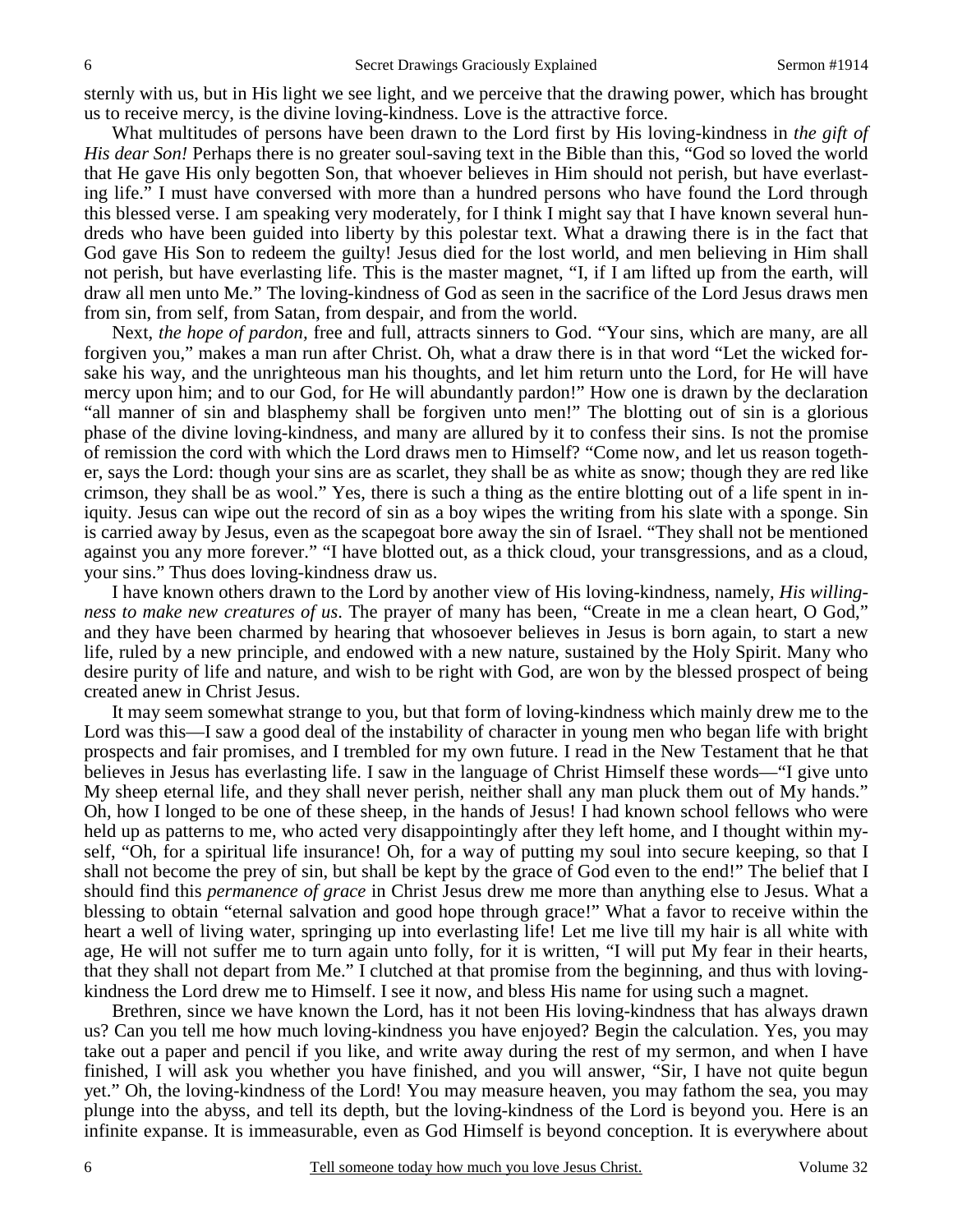us, behind, before, beneath, above, within, without. Every day the Lord loads us with benefits. He binds us with so many loving-kindnesses that He draws us now not with one cord, but with many, and each one draws omnipotently. His mercies are more than the hairs of our head, by day and by night He is drawing, drawing, drawing with those bands of love, and one of these days our whole body, soul, and spirit will so yield to the sweet compulsion of almighty love that the whole man will remove to be with Him where He is, and still to feel His loving-kindness as we behold His glory. All this was always true, but we could not see it till the Lord appeared to us, and declared the gracious fact that with lovingkindness He had drawn us. The fact is precious, and the knowledge of it is exceedingly joyful.

**IV.** Lastly, I believe the appearing of the Lord to a man is the great means of teaching him divine truth. THEN WE LEARN THAT THE GREAT MOTIVE OF THE DIVINE DRAWINGS IS EVER-LASTING LOVE. I do not want to preach any longer, but I want you to think. Description is not needed as much as meditation and realization. Think, you hear the voice which with a word made heaven and earth! Think, you hear it as a still small voice, whispering in your ear, "I have loved you with an everlasting love: therefore with loving-kindness have I drawn you." Perhaps the less I talk about this the better, for words cannot express the inexpressible. Let your spirit lie soaking in this divine assurance—"I have loved you with an everlasting love." Take it up into yourself as Gideon's fleece absorbed the dew.

 Notice, the Lord *has done it*. It is an actual fact, the Lord is loving you. Put those two pronouns together, *"I"* and *"you."* "I," the Infinite, the inconceivably glorious—"you," a poor, lost, undeserving, ill-deserving, hell-deserving sinner: See the link between the two! See the diamond rivet which joins the two together for eternity "I *have loved* you." It is not, "I have pitied you," nor "I have thought about you," but "I have *loved* you!" God is in love with you. I think Aristotle said that it was impossible for one to be assured of another's love without feeling some love in return. I am not sure about that, but I think it is quite impossible to enjoy a sense of God's love without returning it in a measure. Soul, do you return it?

 "I have loved you." Not "I will do so," but "I *have* loved you." Poor "you!"—do you not reply, "Lord, if I might say it, You know all things, You know that I love You. I cannot say that I love You even as You love me, for I am such a feeble, finite creature, still I do love You assuredly, and I dare say no other"? O beloved, what more can I add? The bare fact that the Lord loves us is heaven below if it is once thoroughly grasped by the soul.

 See the antiquity of this love—"I have loved you with an *everlasting* love." I loved you when I died for you upon the cross, yes, I loved you long before, and therefore did I die. I loved you when I made the heavens and the earth, with a view to your abode therein; yes, I loved you before I had made sea or shore. When this great world, the sun, the moon, and the stars slept in the mind of God, like unborn forests in an acorn cup, He loved His people. He saw them in the glass of the future with prescient eye, ages before ages had begun, and then He loved them with an everlasting love. There is a beginning for the world, but there is no beginning for the love of God to His people.

 Nor does that exhaust the meaning of "everlasting love." There has never been a moment when the Lord has not loved His people. There has been no pause, nor ebb, nor break in the love of God to His own. That love knows no variableness, neither shadow of turning. When we were babes, and could not know Him, He loved us. When we were foolish youths, running riot in iniquity, He loved us. When we became men, hard and callous, resisting divine grace, He drew us, though we did not run after Him, for He loved us then. He loves us this day as much as ever, even though He may be chastening us. His love is a river, always flowing and overflowing, it will never diminish, and it cannot increase, for it is infinite already—

> *"Mine is an unchanging love, Higher than the heights above; Deeper than the depths beneath, Free and faithful, strong as death."*

"I have loved you with an everlasting love." You may take a leap into the future, and find that love still with you. Everlasting evidently lasts forever. Certain divines have tried to cut the heart out of that word "everlasting," and to make it out that it means a terminable period, but it is idle to argue with men to whom words are mere shuttlecocks to play with. Most plainly that which is everlasting lasts forever. You and I may live till we grow old and decrepit, but the Lord will not leave us, for it is written, "I have